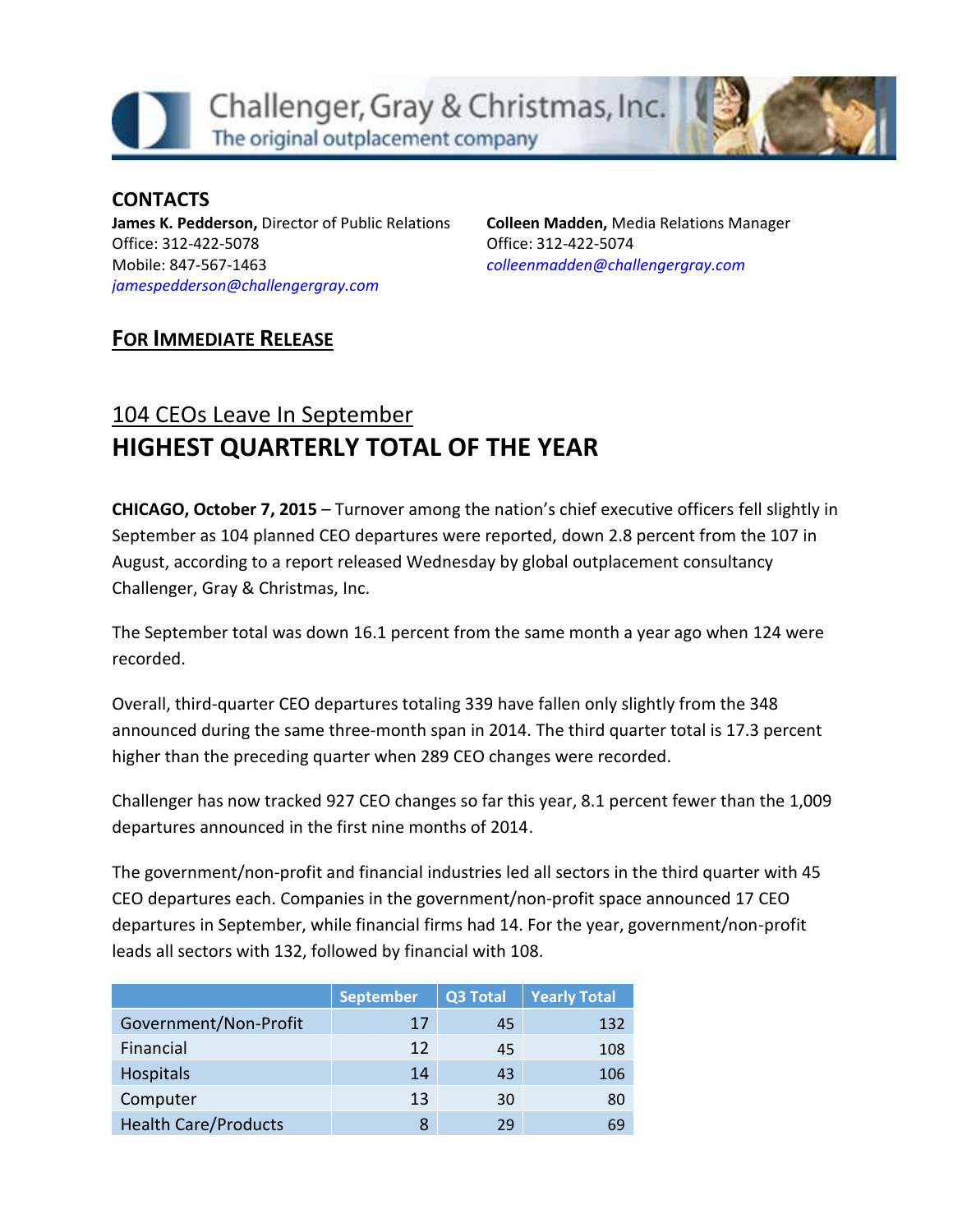Forty-three CEO changes were recorded at hospitals, while computer firms reported 30 CEO changes. Health care companies had 29 CEO departures in the third quarter. The top five industries for CEO changes in the third quarter were also the top industries for the year.

California has reported the highest number of CEO departures in 2015 with 99, followed by Texas with 71. New York reported 56 CEO changes so far this year.

A majority of CEOs retired in September, as 29 companies cited this reason in announcements, bringing the yearly total to 226. Nineteen CEOs stepped down into a board position or other chief-level role in September, while 18 resigned. United Continental CEO Jeff Smisek was one of 9 CEOs who left amid legal trouble or federal investigations this year. He was replaced by CSX COO and former United CEO Oscar Munoz.

# # #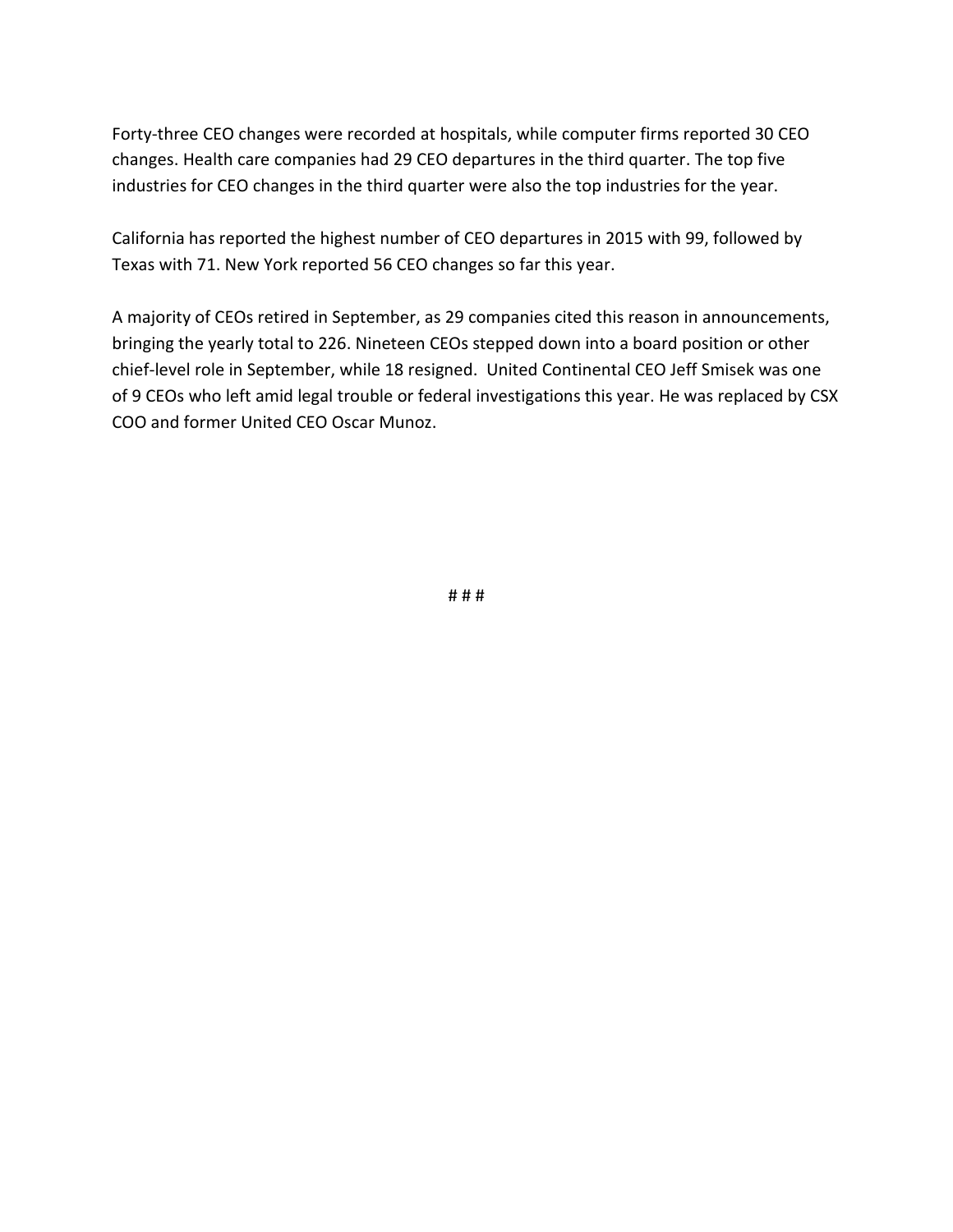

#### **CHIEF EXECUTIVE DEPARTURES**

|                 | 2015 | 2014  | 2013  | 2012  | 2011  | 2010  | 2009  | 2008  |
|-----------------|------|-------|-------|-------|-------|-------|-------|-------|
| January         | 110  | 131   | 113   | 123   | 96    | 89    | 113   | 134   |
| <b>February</b> | 94   | 112   | 110   | 104   | 92    | 132   | 82    | 114   |
| <b>March</b>    | 95   | 123   | 86    | 94    | 99    | 119   | 114   | 123   |
| <b>April</b>    | 97   | 94    | 94    | 90    | 103   | 101   | 78    | 112   |
| May             | 90   | 98    | 104   | 99    | 103   | 125   | 115   | 115   |
| June            | 102  | 103   | 94    | 99    | 113   | 107   | 105   | 126   |
| July            | 128  | 105   | 128   | 83    | 104   | 88    | 126   | 124   |
| <b>August</b>   | 107  | 119   | 113   | 104   | 104   | 95    | 101   | 144   |
| September       | 104  | 124   | 107   | 95    | 108   | 111   | 105   | 140   |
| <b>October</b>  |      | 122   | 104   | 108   | 91    | 81    | 89    | 125   |
| <b>November</b> |      | 103   | 94    | 112   | 82    | 79    | 94    | 104   |
| <b>December</b> |      | 107   | 99    | 103   | 83    | 107   | 105   | 123   |
| <b>TOTAL</b>    | 927  | 1,341 | 1,246 | 1,214 | 1,178 | 1,234 | 1,227 | 1,484 |

**Copyright 2015 Challenger, Gray & Christmas, Inc.**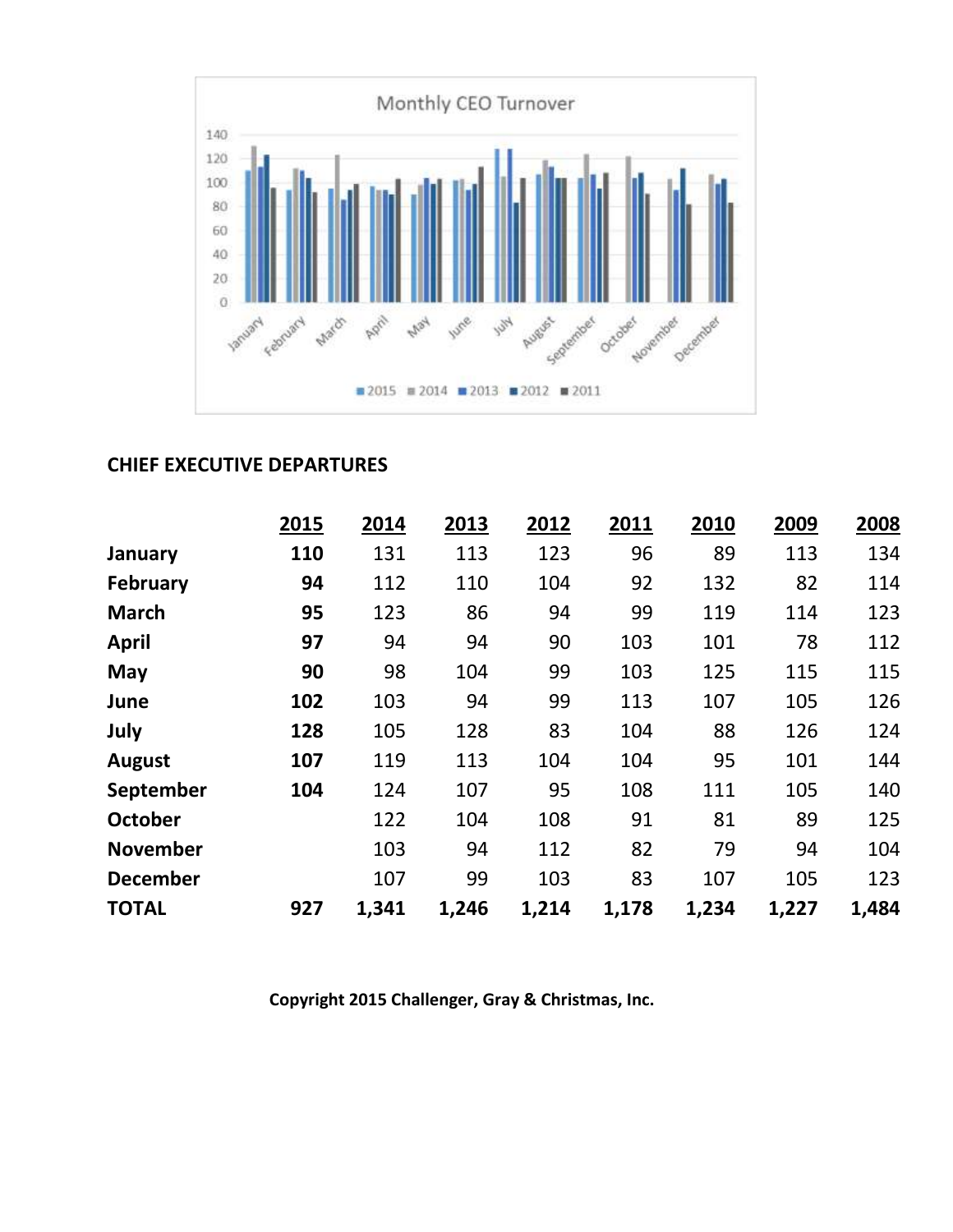#### **CEO DEPARTURES**

|  |  | <b>By Industry</b> |
|--|--|--------------------|
|--|--|--------------------|

|                              | 14-Sep         | $15-Aug$       | $15-Sep$       | <b>YTD 2014</b> | <b>YTD 2015</b> |
|------------------------------|----------------|----------------|----------------|-----------------|-----------------|
| Aerospace/Defense            |                | $\overline{2}$ |                | 16              | $\overline{7}$  |
| <b>Apparel</b>               | $\mathbf{1}$   |                | $\mathbf{1}$   | 8               | 10              |
| <b>Automotive</b>            | $\overline{2}$ | $\mathbf{1}$   | $\mathbf{1}$   | 8               | 15              |
| <b>Chemical</b>              | $\overline{2}$ |                | $\mathbf{1}$   | $\sqrt{4}$      | $9\,$           |
| <b>Commodities</b>           |                |                |                | $\mathbf{1}$    | $\mathbf{1}$    |
| Computer                     | 13             | 8              | 13             | 95              | 80              |
| <b>Construction</b>          | $\mathbf{1}$   |                | $\mathbf{1}$   | 12              | 9               |
| <b>Consumer Products</b>     | 5              | 4              | 3              | 25              | 30              |
| <b>Electronics</b>           | $\mathbf{1}$   | $\mathbf{1}$   | $\overline{2}$ | 17              | 9               |
| <b>Energy</b>                | $\overline{2}$ | 3              | $\mathbf{1}$   | 23              | 28              |
| <b>Entertainment/Leisure</b> | 6              | 8              | $\overline{7}$ | 49              | 51              |
| <b>Financial</b>             | 11             | 10             | 12             | 107             | 108             |
| Food                         | 3              | $\overline{3}$ | $\mathbf{1}$   | 18              | 26              |
| <b>Government/Non-Profit</b> | 19             | 17             | 17             | 154             | 132             |
| <b>Health Care/Products</b>  | 27             | 10             | 8              | 232             | 69              |
| <b>Hospitals</b>             |                | 11             | 14             |                 | 106             |
| <b>Industrial Goods</b>      | $\overline{2}$ | $\overline{4}$ | $\overline{3}$ | 35              | 29              |
| <b>Insurance</b>             | $\overline{4}$ | $\overline{4}$ | $\overline{2}$ | 15              | 20              |
| Legal                        | $\mathbf{1}$   |                |                | 3               | 5               |
| <b>Media</b>                 | $\overline{4}$ | 4              | 3              | 26              | 22              |
| Pharmaceutical               | $\overline{4}$ | $\overline{2}$ | 3              | 34              | 33              |
| <b>Real Estate</b>           | $\mathbf{1}$   | $\overline{2}$ | $\mathbf{1}$   | 10              | 25              |
| Retail                       | $\overline{2}$ | $\mathbf{1}$   | 3              | 38              | 26              |
| <b>Services</b>              | 6              | 6              | 3              | 36              | 31              |
| <b>Telecommunications</b>    | $\overline{2}$ | $\mathbf{1}$   |                | 13              | 10              |
| <b>Transportation</b>        | $\mathbf{3}$   | $\sqrt{4}$     | 3              | 16              | 27              |
| <b>Utility</b>               | $\overline{2}$ | $\mathbf{1}$   | $\mathbf{1}$   | 14              | 9               |
| <b>TOTAL</b>                 | 124            | 107            | 104            | 1,009           | 927             |

*\*Challenger began tracking Hospitals separately in January 2015.*

**Copyright 2015 Challenger, Gray & Christmas, Inc.**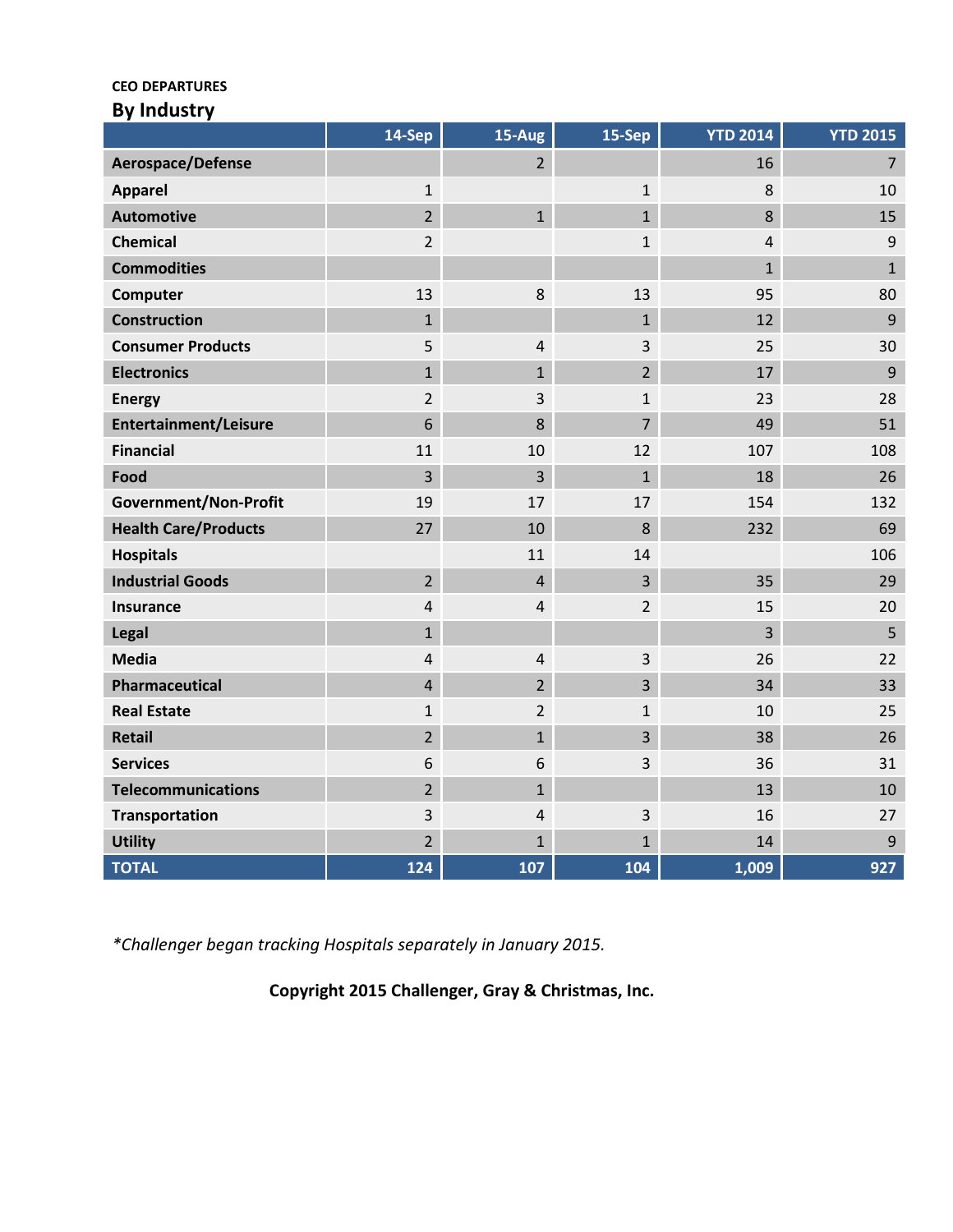# **CEO DEPARTURES By State**

| <b>EAST</b>          | <b>SEPTEMBER</b> | $Y-T-D$        |
|----------------------|------------------|----------------|
| <b>New York</b>      | 8                | 56             |
| <b>Massachusetts</b> | 6                | 50             |
| Pennsylvania         | 5                | 47             |
| <b>New Jersey</b>    | $\overline{2}$   | 18             |
| <b>Connecticut</b>   | $\overline{1}$   | 18             |
| Dist. of Columbia    |                  | 18             |
| <b>Maryland</b>      | $\mathbf{1}$     | 13             |
| <b>Maine</b>         |                  | 5              |
| <b>Vermont</b>       |                  | 4              |
| <b>Rhode Island</b>  | $\overline{2}$   | 4              |
| <b>New Hampshire</b> |                  | $\overline{2}$ |
| <b>Delaware</b>      |                  | $\mathbf{1}$   |
| <b>TOTAL</b>         | 25               | 236            |
|                      |                  |                |
|                      |                  |                |
| <b>MIDWEST</b>       | <b>SEPTEMBER</b> | $Y-T-D$        |
| <b>Missouri</b>      | $\overline{2}$   | 34             |
| <b>Illinois</b>      | 5                | 32             |
| Wisconsin            | $\overline{2}$   | 27             |
| <b>Minnesota</b>     | $\overline{2}$   | 27             |
| Ohio                 |                  | 25             |
| <b>Michigan</b>      | $\mathbf{1}$     | 18             |
| <b>Nebraska</b>      |                  | 12             |
| <b>Kansas</b>        | $\overline{1}$   | 11             |
| <b>Indiana</b>       | $\mathbf{1}$     | 10             |
| lowa                 | $\overline{2}$   | 9              |

**Copyright 2014 Challenger, Gray & Christmas, Inc.**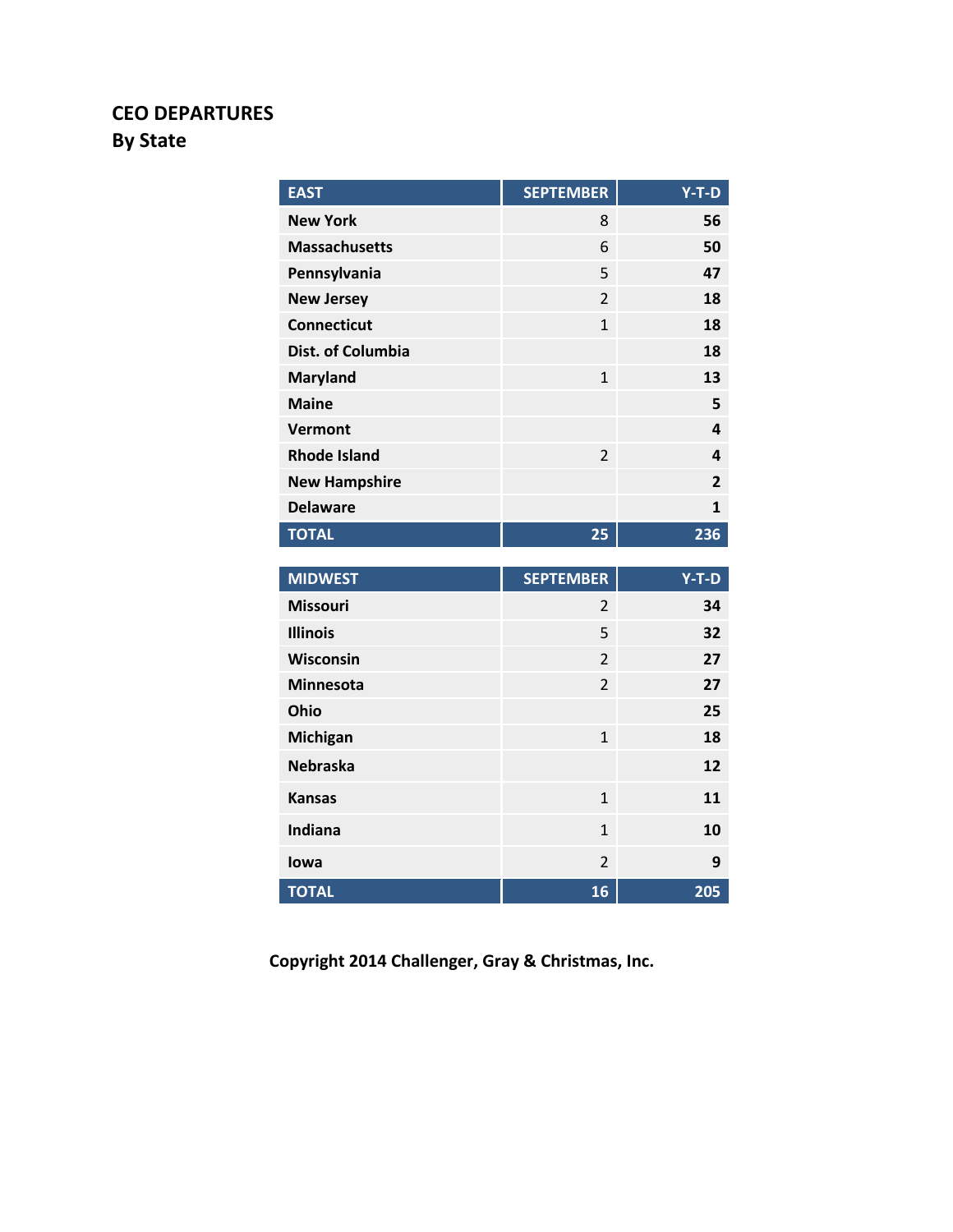#### **CEO DEPARTURES**

## **By State**

| <b>WEST</b>          | <b>SEPTEMBER</b> | $Y-T-D$                 |
|----------------------|------------------|-------------------------|
| <b>California</b>    | 12               | 99                      |
| <b>Texas</b>         | 11               | 71                      |
| Colorado             |                  | 32                      |
| Washington           | $\mathbf{1}$     | 19                      |
| <b>Arizona</b>       | 3                | 16                      |
| Oregon               | $\overline{2}$   | 11                      |
| <b>Oklahoma</b>      | $\overline{2}$   | 9                       |
| <b>Nevada</b>        |                  | 7                       |
| Idaho                |                  | 6                       |
| <b>New Mexico</b>    |                  | 5                       |
| Utah                 | $\mathbf{1}$     | 5                       |
| <b>North Dakota</b>  | $\overline{1}$   | 4                       |
| <b>Alaska</b>        |                  | 4                       |
| <b>Hawaii</b>        |                  | 3                       |
| <b>Montana</b>       |                  | $\overline{2}$          |
| <b>South Dakota</b>  |                  | $\overline{2}$          |
| Wyoming              |                  | 0                       |
| <b>TOTAL</b>         | 33               | 295                     |
|                      |                  |                         |
| <b>SOUTH</b>         | <b>SEPTEMBER</b> | $Y-T-D$                 |
| <b>Florida</b>       | 7                | 49                      |
| <b>Tennessee</b>     | 8                | 32                      |
| N. Carolina          | $\overline{4}$   | 29                      |
| Georgia              | $\mathbf{1}$     | 21                      |
| Virginia             | 6                | 21                      |
| <b>Alabama</b>       | 1                | 9                       |
| Louisiana            | $\mathbf{1}$     | 8                       |
| S. Carolina          | $\overline{1}$   | 8                       |
| <b>Kentucky</b>      | $\mathbf{1}$     | 6                       |
| <b>West Virginia</b> |                  | 5                       |
| <b>Arkansas</b>      |                  | $\overline{\mathbf{2}}$ |
| <b>Mississippi</b>   |                  | $\mathbf{1}$            |
| <b>TOTAL</b>         | 30               | 191                     |

**Copyright 2014 Challenger, Gray & Christmas, Inc.**